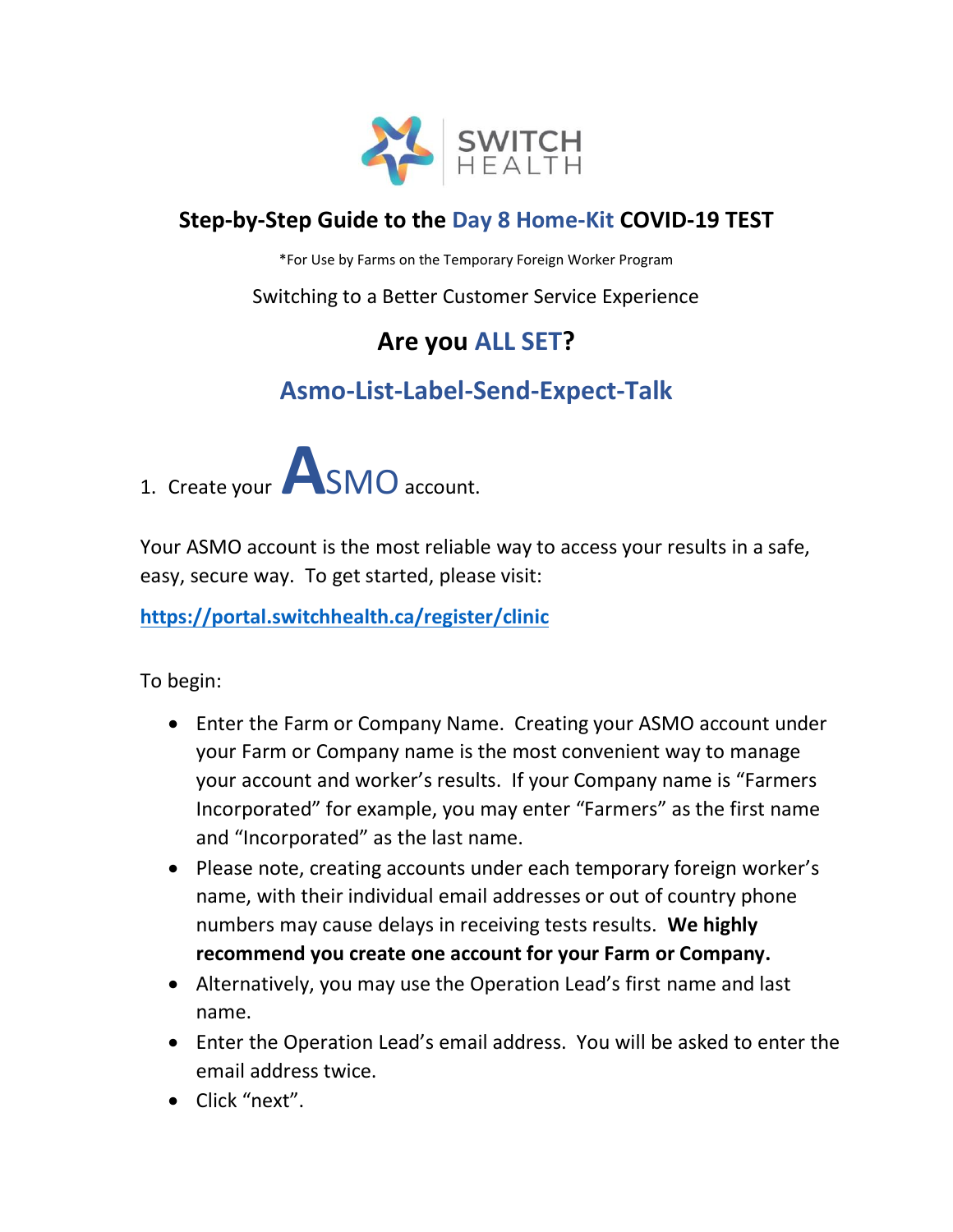- Choose a security question from the list and enter a secret answer.
- Enter a password of choice. Passwords must be a minimum of 8 characters, and include at least 3 lowercase letters, 1 uppercase letter, 1 number, and 1 special character. You must type in your password twice and make sure they match.
- Click "next".
- Enter the Operation Lead's Health Card Number, date of birth, sex, and cell phone number.

#### **If there are any fields you do not have information for (for example, flight number) simply enter TFW.**

Please note, your phone number is how you will authenticate your login and how you will be notified when your results are available (an email reminder will also be sent). Each time you log into your account, a different 6-digit code will be sent via SMS to your cell phone. You must type in a code each time you attempt to log into your account.

If you do not have a cell phone, enter a landline number that is regularly answered. You can authenticate your login by selecting "send e-mail instead" when signing in.

- Click "next".
- Enter Farm or Company Address.

Search for address in the drop-down bar, once selected it will auto fill mandatory fields. Add apartment number after selecting the main address or manually enter entire address. **If your address is not available on the drop-down, manually enter the address in the available fields.**

- Click "next".
- You will now see "Registration Complete." Login.
- This means you have successfully created your account on the ASMO portal and are ready to move on to step 2.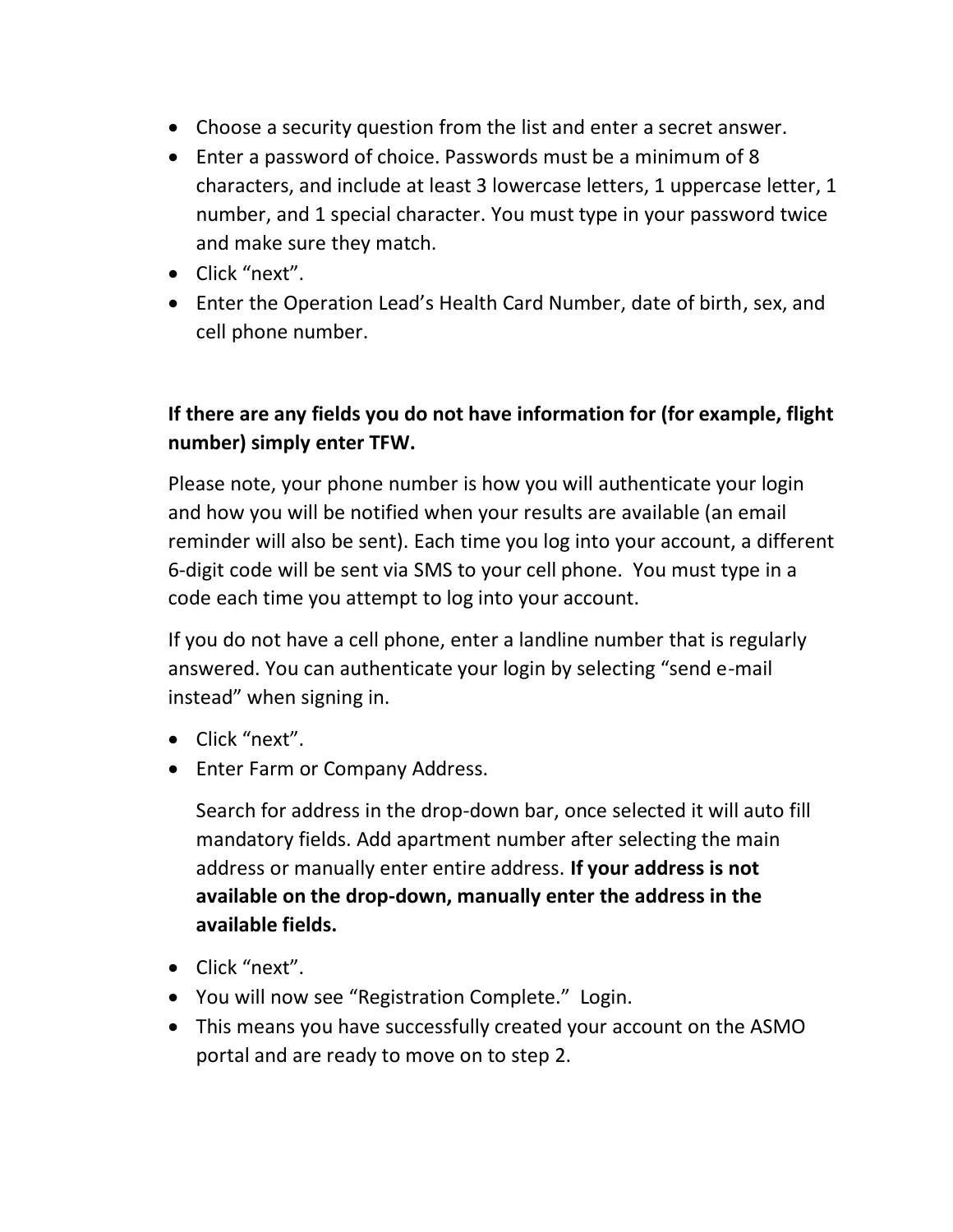# 2. **LIST** all your temporary foreign workers as dependents.

Please ensure you have gained consent from your employees to access their health information prior to adding them as dependents.

- Continue to login. Type in your email and password. You will be sent an SMS with a 6-digit security code to verify your login. When logging in after an account is created, you will have the option to choose "send an email instead".
- Enter the code and click "Log in". This will take you to the main portal. To add temporary foreign workers, select "Dependents" on the left panel.
- Click add dependent in the right corner.
- Enter required information. Name and Date of Birth are required to process the sample. **Note: If there are fields you do not have the information for, enter TFW.** Click save.
- Ensure all dependents have been added properly. If you make a mistake, you can edit the information by selecting "edit dependent" next to name.

## 3. **L**ABEL your test tube and register the 9-digit serial number located

in the test tube inside the Day 8 Home-Kit for **EACH** employee. Each dependent will have their own 9-digit serial number. It is very important you associate this number to each dependent's name, do so by choosing the dependent from the drop-down menu. Please be very careful to assign the correct 9-digit serial number to each corresponding dependent - this is the ONLY way you will receive accurate results. To do so:

- Click "At Home Test Kit" on the left-side panel.
- Click "Continue"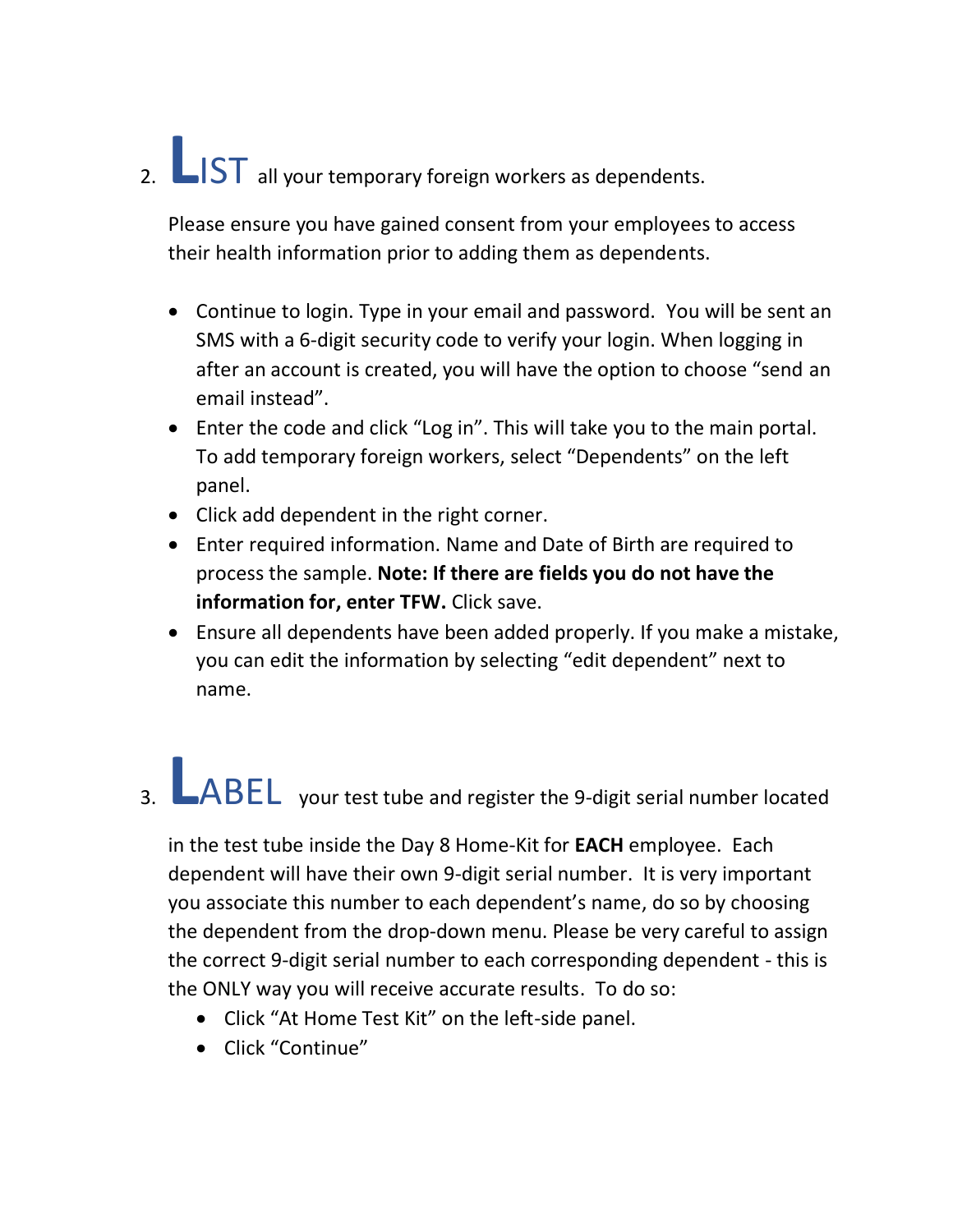- Use the drop-down menu under "Patient" to select the appropriate dependent and add the serial number from their Home Kit. The serial number can be found on the collection tube.
- Click "Add".
- Click "Try again later". If you click start test, this will take you into the virtual Telehealth portal. **Please do not do this.**
- Go back to "Patient Tests".
- You can see what tests have been "Added" and what patient/dependent they have been assigned to. The date you enter the serial number will show as the date the specimen/test was completed. This will be adjusted by Switch Health on your appointment date.
- Now you are ready to schedule your appointment with a Switch Health nurse!
- To save time, we also recommend the day before your appointment you prepare the specimen collection tube label (TFW full name & date of birth); and place the label on the tube, ensuring it does not cover the barcode or serial number.

**\*\*\*IMPORTANT: The primary reason for results coming back as "damaged" is due to improper labeling. In order for the lab to process a test, the test tubes must be labeled with a name and date of birth, and it must match the serial number in ASMO, which is what generates the requisition for the lab. The serial number must be assigned to the name of the worker (or "dependent") in the account, and not to farm lead or organization name.\*\*\***

4. **S**endin the form below requesting your Day 8 Home-Kit Covid Test

Appointment.

• Please complete the form below to request your Day 8 Covid Test Appointment. Please ensure this form is completed for each testing date/location needed. For example, if your TFWs require testing on Monday and Tuesday, please submit two separate forms. If your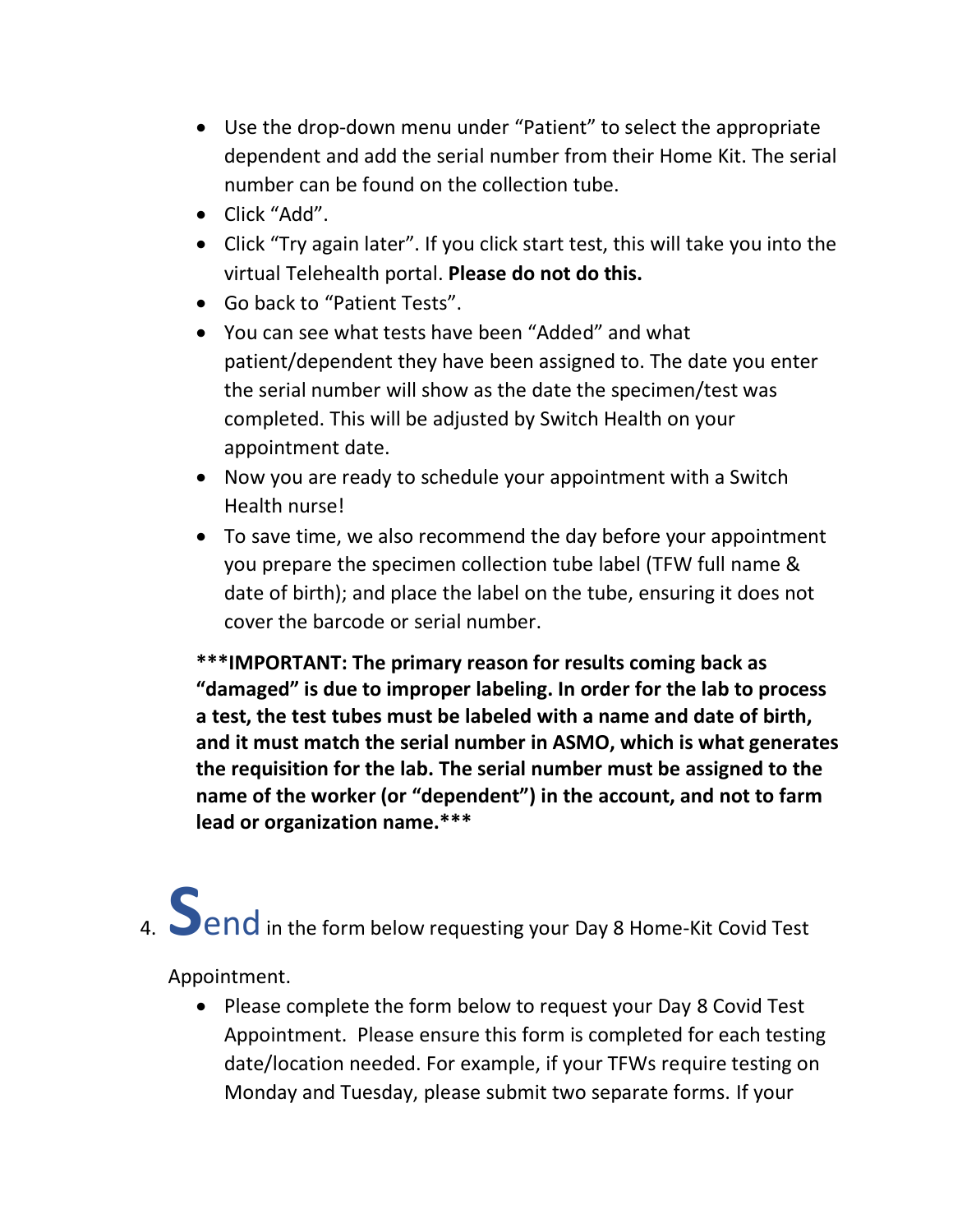workers all need testing on the same day and the same location, you only need to submit one appointment request.

• **While appointments are available 7 days a week, please submit your requests Monday to Friday.** 

[https://forms.office.com/Pages/ResponsePage.aspx?id=xzsoR4K-](https://forms.office.com/Pages/ResponsePage.aspx?id=xzsoR4K-QkudOyvHdo2qsgy5KCOABRJAi-wyXtz8sBFUREdDUkdKS0w3QUdDSzRHTk5DNjhHRTFEVS4u)[QkudOyvHdo2qsgy5KCOABRJAi](https://forms.office.com/Pages/ResponsePage.aspx?id=xzsoR4K-QkudOyvHdo2qsgy5KCOABRJAi-wyXtz8sBFUREdDUkdKS0w3QUdDSzRHTk5DNjhHRTFEVS4u)[wyXtz8sBFUREdDUkdKS0w3QUdDSzRHTk5DNjhHRTFEVS4u](https://forms.office.com/Pages/ResponsePage.aspx?id=xzsoR4K-QkudOyvHdo2qsgy5KCOABRJAi-wyXtz8sBFUREdDUkdKS0w3QUdDSzRHTk5DNjhHRTFEVS4u)

- Please note the form is available in English and French, by clicking on the link in the top right corner.
- The form to request your Day 8 Home-Kit Appointment, is a separate step from creating your account on ASMO. You must still complete this form. If you do not complete this form, we will be unable to schedule your appointment.
- 5. **E**xpect an email the day before your Day 8 Home-Kit test confirming

the **approximate** time your appointment with a Switch Health nurse will take place.

- The day of your appointment, you will receive either a link to join the nurse via video conference (if you requested a Telehealth appointment) or a phone call (if you requested a phone only appointment). The link will include the time of your appointment.
- If you have reliable internet access, we recommend you choose the Telehealth appointment option when requesting your Day 8 appointment. **For remote areas without access to reliable internet, Switch Health offers phone appointments**, where our nurses can safely and reliably walk your workers through their tests.
- For your convenience, we have created a step-by-step video, illustrating the process of taking your Day 8 Home-Kit. The video is available in 12 languages. You may access this video at: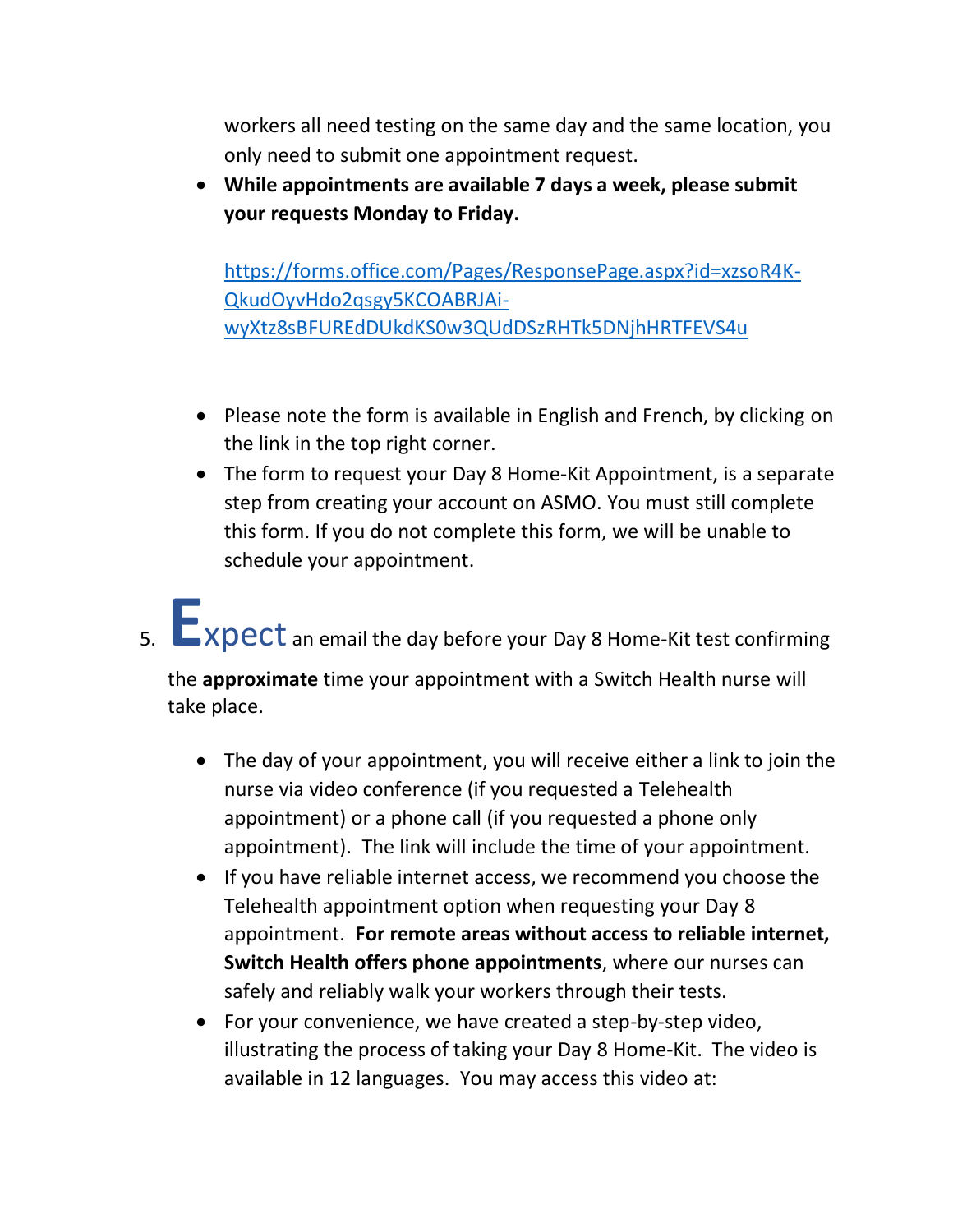https://www.switchhealth.ca/en/individuals/home-kits/covidtest/#video

- Please note you **do not need to use the ASMO portal to connect with a nurse via video**. You only need to have the ASMO account setup (see step 1) By completing the form in Step 4 of this guide, you will have a guaranteed appointment with reduced wait times.
- 6. **The alk to a Purolator agent to arrange for pickup or contact us directly**

for expedited service during the weekend or during a Holiday weekend.

- If you complete your Day 8 Home-Kit Test Appointment **Monday-Thursday**, please contact Purolator and arrange for pickup.
- For questions about Purolator pickups please call: 1-888-744- 7123
- If you complete your Day 8 Home-Kit Test Appointment **Friday-Sunday or during a Holiday Weekend**, please contact the TFW direct line at: 888-511-4501 and we will arrange expedited pickups.
- If you live in a **remote area** where Purolator pickups are not available, please contact the TFW direct line at 888-511-4501 **Monday-Sunday.**
- We recommend you place your test(s) in the refrigerator until pickup. Please do not leave your tests outside.
- Please note, it is extremely important when arranging all pickups, you provide the address where the **Day 8 Home-Kit tests will be.** Our couriers need to be able to collect your samples. Failure to provide the appropriate address will result in delays accessing your results.
- When arranging pickups, please also provide our courier partners with the Farm Lead's cell phone number.

Congratulations, you are **ALL SET!**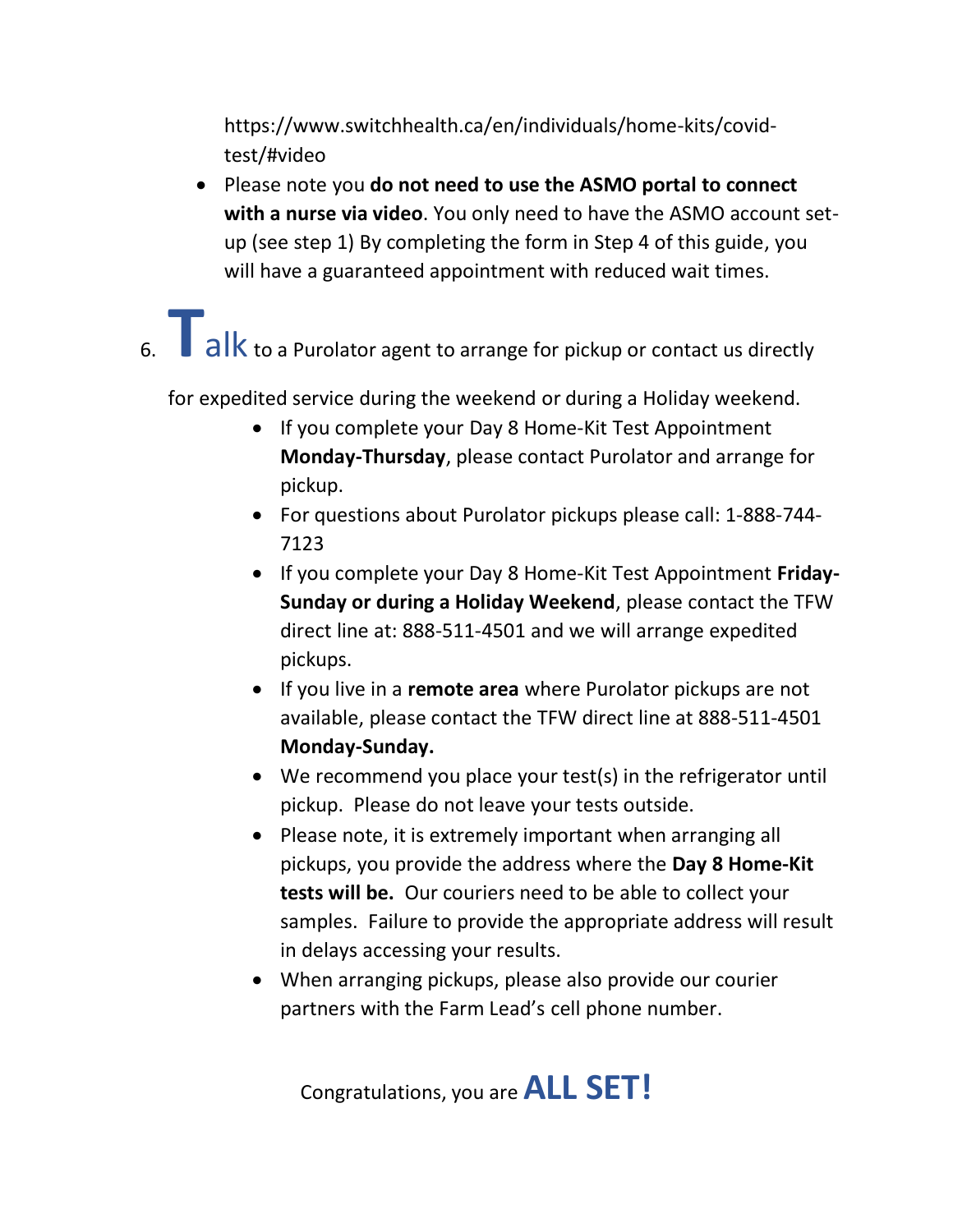### What's **NEXT**?

## 1.  $\bigvee$  eed help?

At Switch Health we have a dedicated TFW line ready to answer all your questions and concerns.

• Please call us at 888-511-4501 if after being **ALL SET** you still feel an Account Manager is the best solution for you. Alternatively, you can email us directly at:

[tfw-canada@switchhealth.ca](mailto:tfw-canada@switchhealth.ca) and make your request.

• Someone will be in touch with you with next steps in 2-4 days.

# 2. **EX** pect your results via the ASMO portal.

- Once your results are ready, you will receive an SMS message to the phone number you provided on your ASMO account as well as an email alert.
- Results typically take 2-4 days to process **from the time of pick-up.**
- **Please note the time tests spend travelling to our labs does not count towards processing time.**

## 3. **T**roubleshoot

Have an issue?

For your convenience we have assembled a quick guide to solving some of your most common setbacks: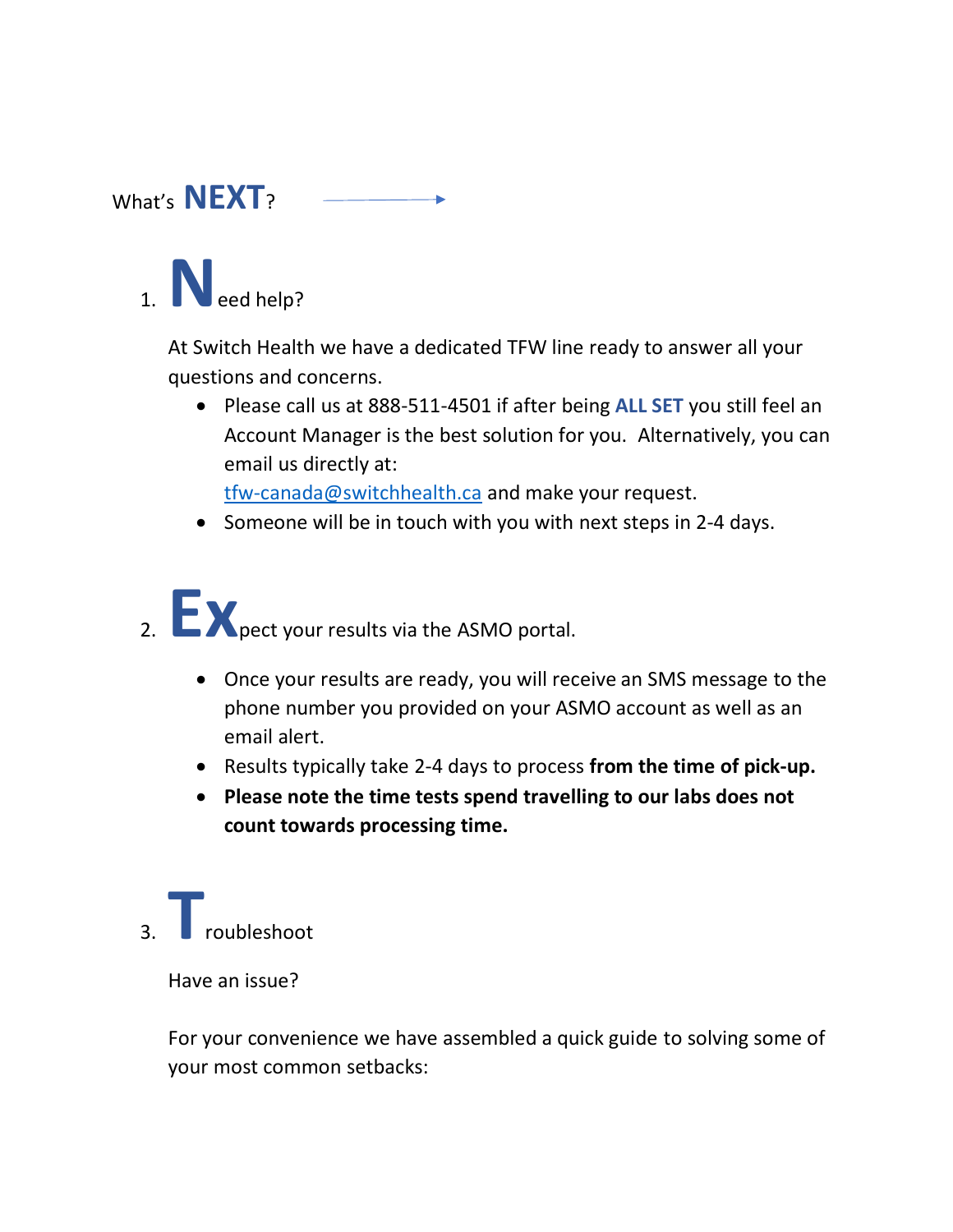#### **Help, my test results came back inconclusive. What can I do?**

Registering each 9-digit serial number correctly on **ASMO** is the first step for being **ALL SET**. If an error has occurred due to incorrect registration, please call the dedicated TFW line at 888-511-4501 to determine if a correction can be made. If a correction cannot be made, a new set of tests will be provided to you. To request a new set of tests please call the TFW line at 888-511-4501.

#### **I need new Day 8 Home-Kits sent to me. How can this be accommodated?**

It is extremely important to follow the **ALL SET** steps to ensure your Day 8 Home-Kits are properly managed from the time they are received. If your Day 8 Home-Kits have been tampered with, have been prematurely opened or used please call the dedicated TFW line at 888-511-4501 to receive replacement Day 8 Home-Kits via courier service.

#### **I did not register on ASMO before sending my tests to the lab.**

If each Day 8 Home-Kit has not been registered correctly before sending to the lab, please call the dedicated TFW line at 888-511-4501 to determine if a correction can be made with the existing Day 8 Home-Kits. If a correction cannot be made new Day 8 Home-Kits will be sent to you via courier service.

#### **Who will schedule the pick-up - do I do that, or will Switch Health do that?**

Each farm is responsible for being **ALL SET**! **TALK** to Purolator to schedule a pick-up for the Day 8 Home-Kit tests in accordance with the availability in your region.

#### **Purolator does not come to my area, what do I do?**

The dedicated TFW line at 888-511-4501 can help to assist with test pick up in remote areas not serviced by Purolator.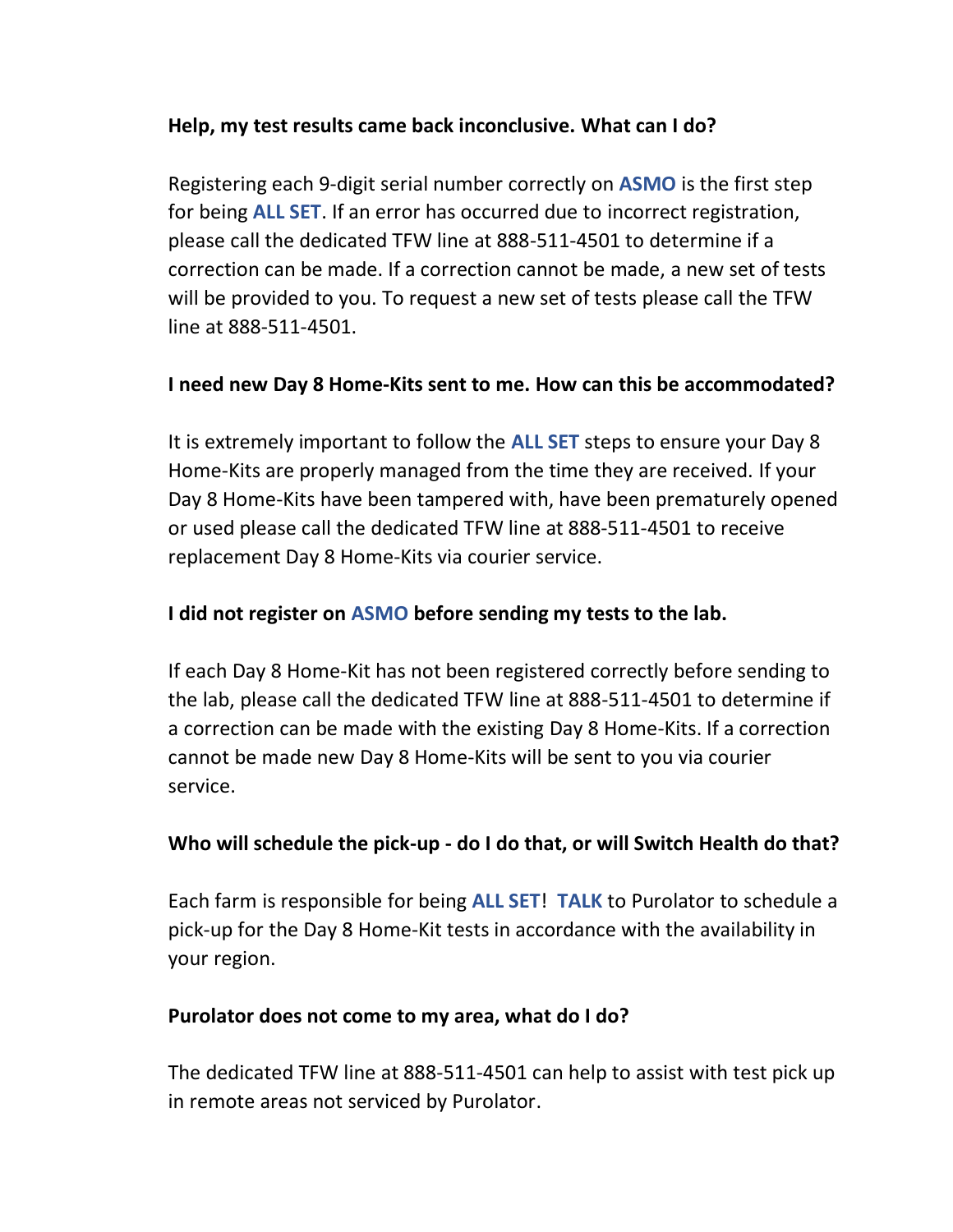#### **I completed my tests late Friday night; do I need to wait until Monday for Purolator to come?**

The dedicated TFW line at 888-511-4501 can help to assist with test pick up when Day 8 Home-Kit testing dates do not align with Purolator pick-up schedules in your region.

#### **I already registered on ASMO; my account manager has not called me to fill out my appointment request for 8-day testing.**

If you have registered with **ASMO**, **LISTED** your TFW dependents correctly, and **LABLED** your test tubes properly, the next step for being **ALL SET** is **SENDING** in the form to request your Day 8 appointment. Please refer to step 4 of this guide.

#### **How do I cancel my appointment after it's been made?**

Appointments can be cancelled by simply calling the dedicated TFW line at 888-511-4501 and provide your farm name, appointment date and appointment time.

#### **I do not have reliable internet on-site, how can I manage my 8-day test appointment with a nurse?**

If you do not have reliable internet on-site you can choose the phone option when scheduling your test appointment. During this time a nurse will guide you and your TFWs through the testing process via telephone conversation.

#### **On the day of the Day-8 Test Appointment, can I act as a translator for my workers?**

Yes, if your appointment is booked and your TFWs need translation services, you are more than welcome to translate for workers who are unable to speak English or French.